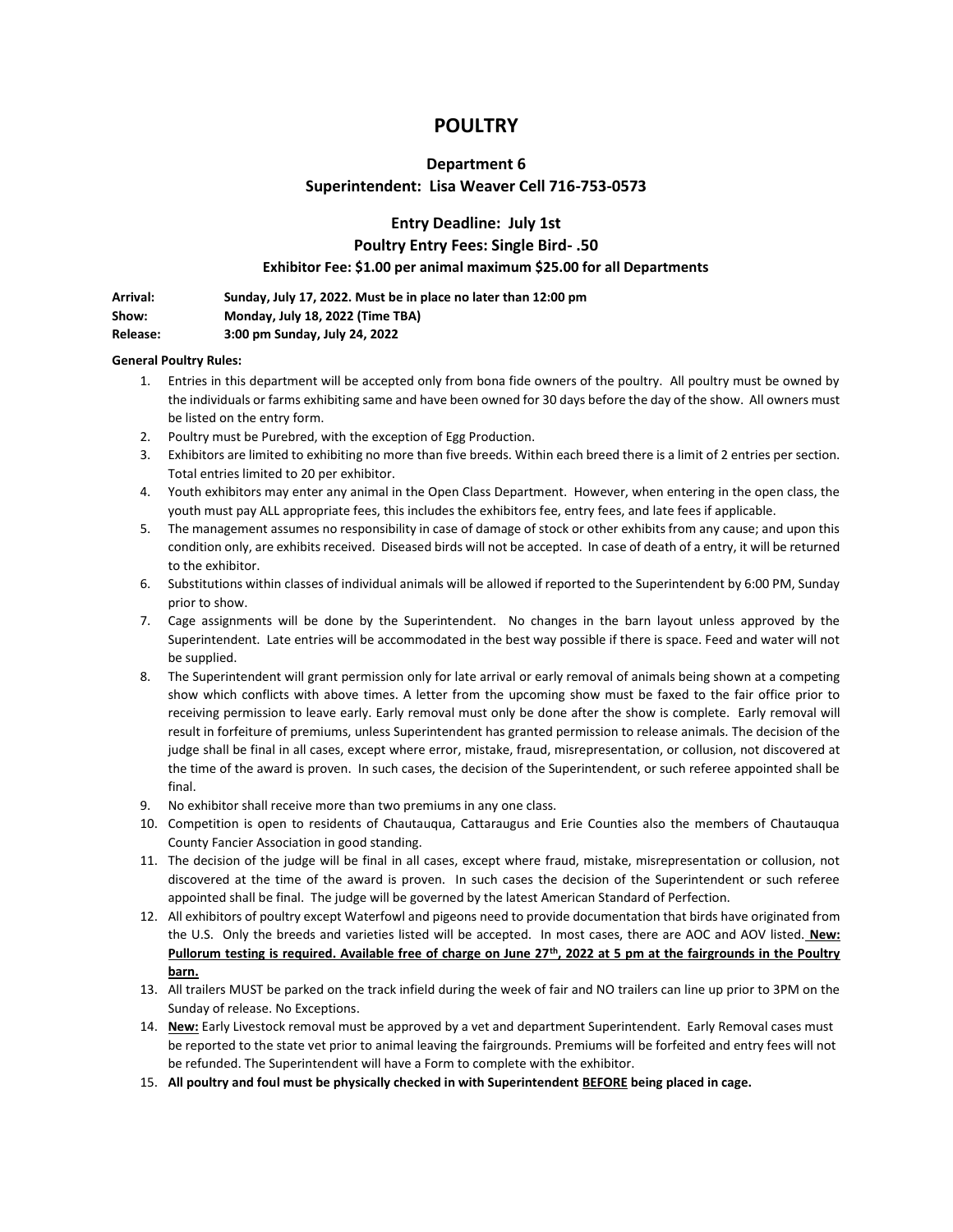## **PRODUCTION CLASS**

**EGG PRODUCTION**

Section - E Class # - 1 Hen

**EXHIBITION CLASSES**

*PLEASE SPECIFY VARIETY IN EACH CLASS*

## **SECTIONS**

**C – Cock**

**H – Hen**

**K – Cockerel**

**P – Pullet**

#### **Class Numbers AMERICAN**

- 1. Plymouth Rocks 8. Chanteclers
	-
- 
- 
- 5. Rhode Island Reds 12. Hollands
- 6. Rhode Island Whites 13. Delawares
- 7. Buckeyes

#### **MEDITERRANEAN**

14. Leghorns 18. Anconas 15. Minorcas 19. Sicilian Buttercups 16. White Faced Black Spanish 20. Catalanas

17. Andalusians

#### 21. Brahmas 22. Cochins 23. Langshans

#### **ENGLISH**

24. Dorkings 27. Orpingtons 25. Redcaps 28. Sussex

26. Cornish 29. Australorps

#### **CONTINENTAL**

| 30. Barnevelders | 36. Polish      |
|------------------|-----------------|
| 31. Campines     | 37. Houdans     |
| 32. Hamburgs     | 38. Crevecoeurs |
| 33. Lakenvelders | 39. La Fleche   |
| 34. Welsummers   | 40. Faverolles  |
| 35. Marans       |                 |

#### **ALL OTHER STANDARD BREEDS**

| 41. Modern Games      | 48. Aseels          |
|-----------------------|---------------------|
| 42. Old English Games | 49. Shamos          |
| 43. Sumatras          | 50. Sultans         |
| 44. Malays            | 51. Naked Necks     |
| 45. Cubalayas         | 52. Araucanas       |
| 46. Phoenix           | 53. Ameraucanas     |
| 47. Yokohamas         | 54. Any Other Breed |

- 2. Dominiques 9. Jersey Giants 3. Wyandottes 10. Lamonas
- 4. Javas 11. New Hampshires
	-
	- -
	-
	-
	- **ASIATIC**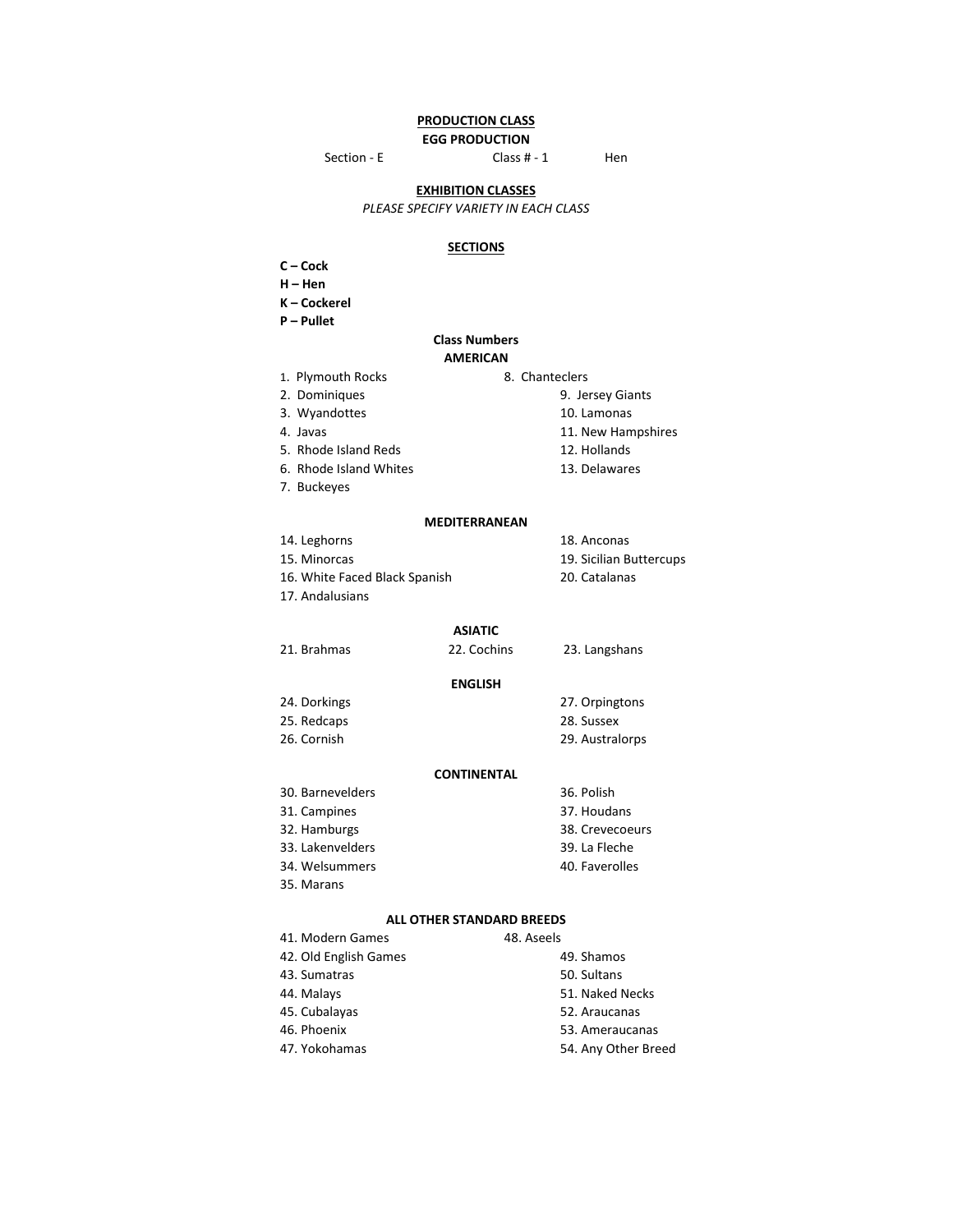## **BANTAMS**

*LIST BREED AND VARIETY*

55. Modern Games 59. Rose Comb Clean Legged 56. Old English Games 60. Single Comb Clean Legged

57. American Games 61. Any Other Comb Clean Legged

58. Feather Legged

**CROWING CONTEST**

Section – G Class # - 1 Bird that crows the most in 15 minutes. No entry fee as long as roosters are entered in breed classes. Contest held on Monday at 7 pm.

**C – Cock H – Hen**

## **GUINEAS**

**Sections**

| $C - C$ ock  | $H - Hen$  |  |
|--------------|------------|--|
| K – Cockerel | P – Pullet |  |
| 62. Lavender | 64. White  |  |
| 63. Pearl    | 65. AOV    |  |

#### **DUCKS, GEESE AND TURKEY**

**Sections**

| OM – Old Male                         | OF-Old Female     |
|---------------------------------------|-------------------|
| YM – Young Male                       | YF - Young Female |
| List Breed and Variety for each class |                   |

#### **DUCKS**

66. Heavy 68. Light

67. Medium 69. Bantam

**GEESE**

70. Heavy 72. Light 71. Medium

#### **TURKEY**

Class # - 73

### **Premiums and Awards 1st \$2.50 2nd \$1.50 3rd \$1.00 Rooster Crowing Contest – Premium \$5.00**

Large Birds: The Fair Association awards a rosette for the best male and a rosette for the best female in each of the following sections: American, Asiatic, English, Oriental, Continental, Game and AOV; if there are a minimum of five birds in each section.

Bantams: The Fair Association awards a rosette for each of the following Bantams: Best Feather Legged Male, Best Feather Legged Female, Best Clean Legged Male, Best Clean Legged Female and Best Trio.

Production Class: The Fair Association awards a rosette for the best bird in the production class.

Waterfowl: The Fair Association awards a rosette for the Grand Champion Waterfowl.

Best Turkey: The Fair Association awards rosette for the Best Turkey

Guinea Fowl: The Fair Association awards a rosette for the Best Guinea Fowl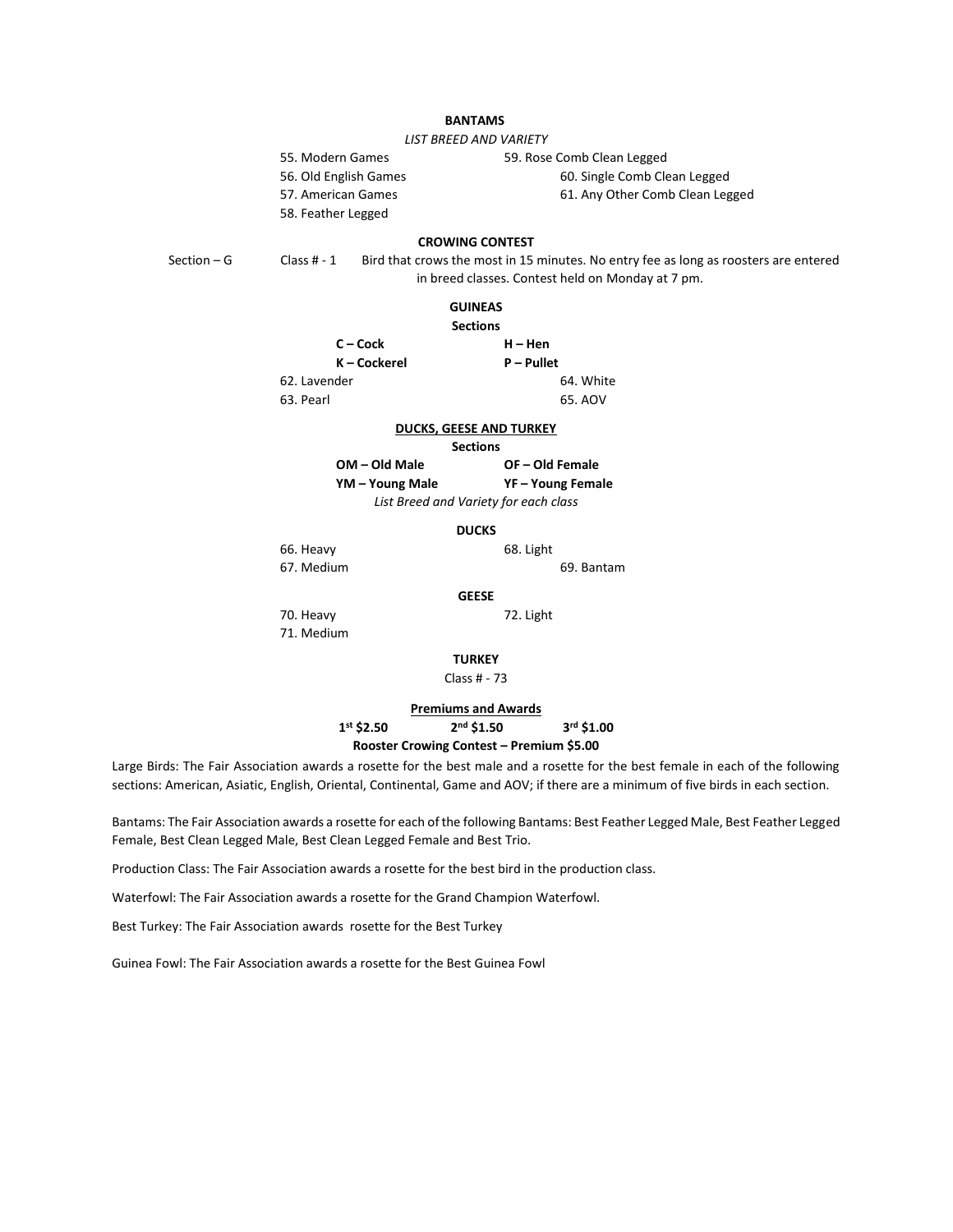|                                                                                                                                                                                                                                                                                                         |                                                      |                                                                                               |                                                             | Paid \$ __________________ Cash \$ ________________ Check # ______________                                                                                                                                                                                                                                                                                                                                                                                                                                                                                         |                                                                                        |         |  |
|---------------------------------------------------------------------------------------------------------------------------------------------------------------------------------------------------------------------------------------------------------------------------------------------------------|------------------------------------------------------|-----------------------------------------------------------------------------------------------|-------------------------------------------------------------|--------------------------------------------------------------------------------------------------------------------------------------------------------------------------------------------------------------------------------------------------------------------------------------------------------------------------------------------------------------------------------------------------------------------------------------------------------------------------------------------------------------------------------------------------------------------|----------------------------------------------------------------------------------------|---------|--|
|                                                                                                                                                                                                                                                                                                         |                                                      | <b>Department 6- Poultry</b><br>All entries must be postmarked or hand delivered by July 1st. |                                                             |                                                                                                                                                                                                                                                                                                                                                                                                                                                                                                                                                                    | Please mail entries to:<br>Chautaugua County Fair<br>P.O. Box 191<br>Dunkirk, NY 14048 |         |  |
| The Chautauqua County Fair reserves the right to refuse any entries due to lack of facilities. Preference will be given to                                                                                                                                                                              | residents and/or members of Chautauqua County Clubs. |                                                                                               |                                                             |                                                                                                                                                                                                                                                                                                                                                                                                                                                                                                                                                                    |                                                                                        |         |  |
| Exhibitor Name and the state of the state of the state of the state of the state of the state of the state of the state of the state of the state of the state of the state of the state of the state of the state of the stat                                                                          |                                                      |                                                                                               |                                                             |                                                                                                                                                                                                                                                                                                                                                                                                                                                                                                                                                                    |                                                                                        |         |  |
|                                                                                                                                                                                                                                                                                                         |                                                      | QTY                                                                                           | <b>Total Entry Fees</b><br>Fees must accompany<br>this form |                                                                                                                                                                                                                                                                                                                                                                                                                                                                                                                                                                    | Price                                                                                  | Total   |  |
|                                                                                                                                                                                                                                                                                                         |                                                      |                                                                                               | Exhibitor Fee, Per<br>Animal (Max \$25.00)                  |                                                                                                                                                                                                                                                                                                                                                                                                                                                                                                                                                                    | \$1.00                                                                                 |         |  |
|                                                                                                                                                                                                                                                                                                         |                                                      |                                                                                               |                                                             | Entry Fee (Per Bird)                                                                                                                                                                                                                                                                                                                                                                                                                                                                                                                                               |                                                                                        | \$0.50  |  |
| D.O.B.                                                                                                                                                                                                                                                                                                  | Must be 5 years or older                             |                                                                                               |                                                             | Late Entry Fee Per Flock                                                                                                                                                                                                                                                                                                                                                                                                                                                                                                                                           |                                                                                        | \$15.00 |  |
|                                                                                                                                                                                                                                                                                                         |                                                      |                                                                                               |                                                             | <b>Total Fees</b>                                                                                                                                                                                                                                                                                                                                                                                                                                                                                                                                                  |                                                                                        |         |  |
|                                                                                                                                                                                                                                                                                                         |                                                      |                                                                                               |                                                             |                                                                                                                                                                                                                                                                                                                                                                                                                                                                                                                                                                    |                                                                                        |         |  |
|                                                                                                                                                                                                                                                                                                         |                                                      |                                                                                               |                                                             |                                                                                                                                                                                                                                                                                                                                                                                                                                                                                                                                                                    |                                                                                        |         |  |
| <b>SECTION LETTERS FOR PULTRY ENTRIES</b><br>C-Cock P-Pullet H-Hen K-Cockerel<br><b>Production Classes</b><br><b>Egg Production</b><br>Section E Class 1<br>Section G- Crowing Contest<br>SECTION LETTERS FOR DUCKS, GEESE AND TURKEY<br>OM- Old Male YM- Young Male<br>OF- Old Female YF- Young Female |                                                      |                                                                                               |                                                             | Indicate whether class in exhibition or production. Entries that<br>are not legible or not completely filled out will be sent to the<br>exhibitor and considered NOT RECEIVED. It is in your best interest<br>to type or print CLEARLY and NEATLY.<br>ENTRY BLANK FOR POULTRY/WATERFOWL/PIGEONS. All<br>poultry, except waterfowl and pigeons shown at State or County<br>Fairs shall have originated pullorum-typhoid test within 90 days<br>of the fair. Regulations- all animals both for exhibition and<br>judging must show veterinary proof that appropriate |                                                                                        |         |  |

| Section Letter   Class Number | <b>Class Name/ Breed Variety</b> |
|-------------------------------|----------------------------------|
|                               |                                  |
|                               |                                  |
|                               |                                  |
|                               |                                  |

**Important Notice and Required Signature:** By signing this entry form, I certify that I have read and understand the rules and regulations of the Poultry Department, the Chautauqua County Fair and the IAFE National Code of Show Ring Ethics set forth in Department 6 of the Chautauqua County Fair, agree to said rules and regulations.

\_\_\_ I do NOT give consent for Publicity Photographs to be published by the Chautauqua County Fair

| 4-H       |
|-----------|
| Open Only |

 **Exhibitor Signature**

\_\_\_\_\_\_\_\_\_\_\_\_\_\_\_\_\_\_\_\_\_\_\_\_\_\_\_\_\_\_\_\_\_\_\_\_\_\_\_\_\_\_\_\_\_